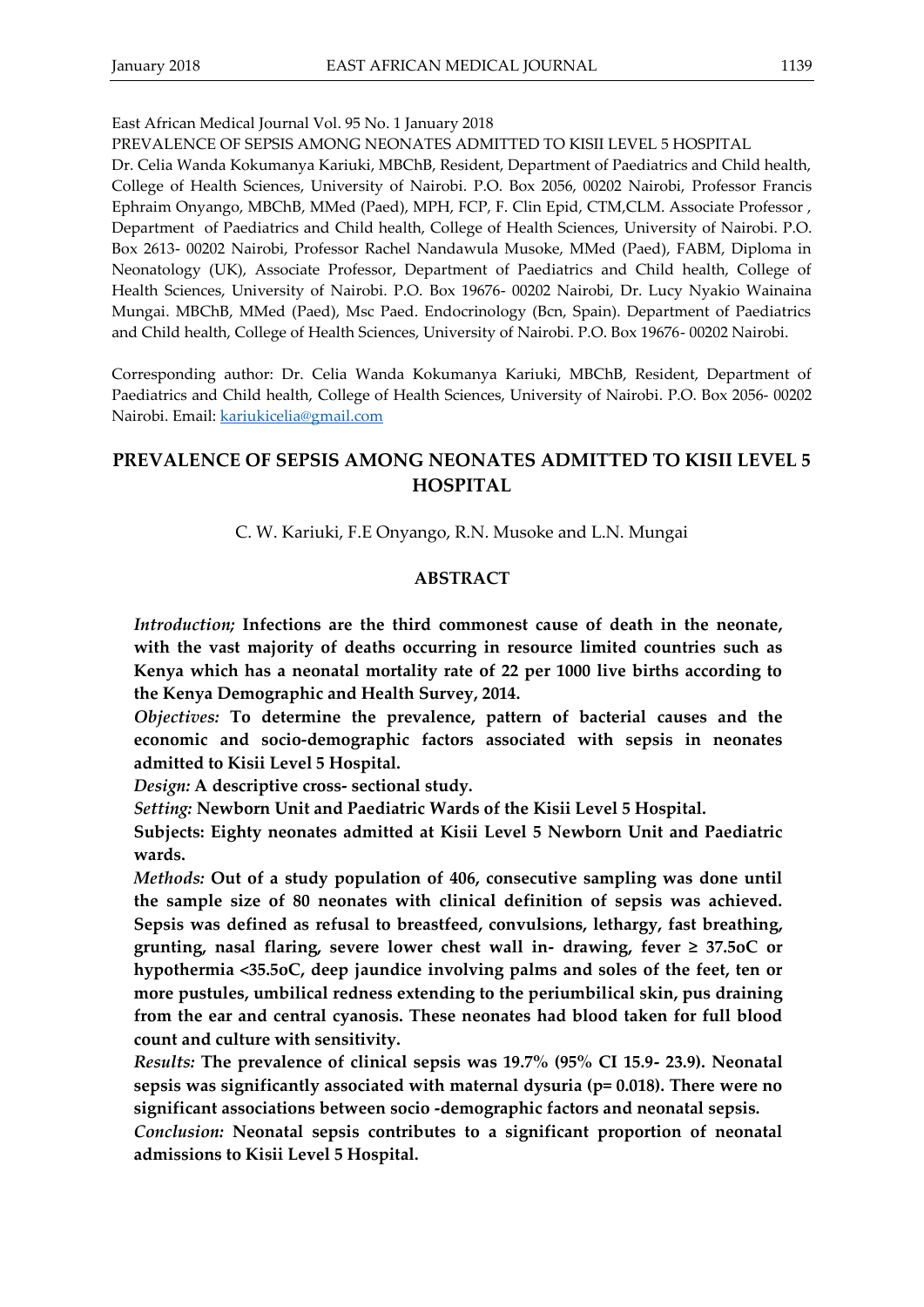### **INTRODUCTION**

Neonatal sepsis is an invasive bacterial infection occurring during the first four weeks of life. Infections are the third most common cause of deaths in the neonate, contributing 10- 20% of the deaths in this age group, the majority of which are in resource limited countries such as Kenya whose current neonatal mortality rate is 22 deaths per 1000 live births.(1) As neonatal deaths contribute to 56% of deaths in infants in Kenya, the 3rd Sustainable Development Goal's target, as well as the *Every Newborn Action Plan goal of less than 10 deaths per 1000 live births by the year 2035* will not be achieved without addressing mortality in the neonate. (1)

A study by Berkley et al from August 1998 to July 2002 at Kilifi District Hospital in Kenya involving young infants, defined as less than 60 days old showed the prevalence of community acquired culture proven sepsis as 12.8% (2). Ng'ang'a et al in 2013 found that the prevalence of proven sepsis in term newborns in the postnatal wards of Kenyatta National Hospital (KNH) was 12% (3). The organisms that cause early onset neonatal sepsis within the first 72 hours of life include GBS, *H. influenza, L. monocytogenes and C. trachomatis*. (4) . Organisms that cause late onset neonatal sepsis after 72 hours of life include Coagulase- Negative Stapylococcus (CONS), *Klebsiella spp, Enterobacter, E. coli, Serratia marcescens, Pseudomonas spp and Staphylococcus aureus ( S. aureus)* (4). Opiyo et al found that gram negative bacteria were a commoner cause of sepsis than gram positive bacteria (5) .

Neonatal sepsis is the systemic inflammatory response syndrome in the presence of or as a result of suspected or proven infection (6). Neonatal infection occurs due to compromise of the barriers to infection offered by the placenta and membranes, pathogenicity of the colonizing

organism and incompetence of the neonatal defense mechanisms. Neonates exhibit physiologic immunodeficiency that is more marked in premature, stressed and sick infants and which accounts for their susceptibility to infection.  $(7)$ . In term neonates the levels and function of complement is two- thirds that in the adult and in preterms it is less than  $50\%$ .  $\heartsuit$ .

The signs of neonatal sepsis described by Opiyo et al facilitated case finding of young infants with severe disease and best predicted the need for hospital based care  $(8)$ . They included a history of feeding difficulty, history of convulsions, axillary temperature equal to or greater than  $37.5^{\circ}$ C or less than  $35.5$ °C, change in activity level, respiratory rate above 60/minute, severe chest indrawing, grunting and cyanosis (8).

The current recommended empiric treatment of suspected neonatal sepsis by the WHO is ampicillin or penicillin and gentamicin for patients less than 2 months of age. Second line treatment consists of flucloxacillin for *S. aureus* infections and third generation cephalosporins. Cloxacillin is given in place of penicillin for extensive skin pustules or abscesses (9). Community based studies such as Berkley et al in 2005 showed antimicrobial susceptibility of 88% for penicillin with gentamicin and 97% for ampicillin with gentamicin $(5)$ . . Local prevalence susceptibility results are stated as the most important factor for local empiric antibiotic regimes while data from provinces and districts are essential for representative or balanced global data (10) .

While blood cultures are the gold standard for detection of bacteremia in newborn infants with suspected sepsis, many infants who are septic may have negative blood cultures (11). In 1988, Rodwell et al used full haemogram parameters as a screening tool for neonatal sepsis (12). The system assigns a score of 1 for each of 7 parameters including: abnormal total leukocyte count, abnormal total neutrophil count, elevated immature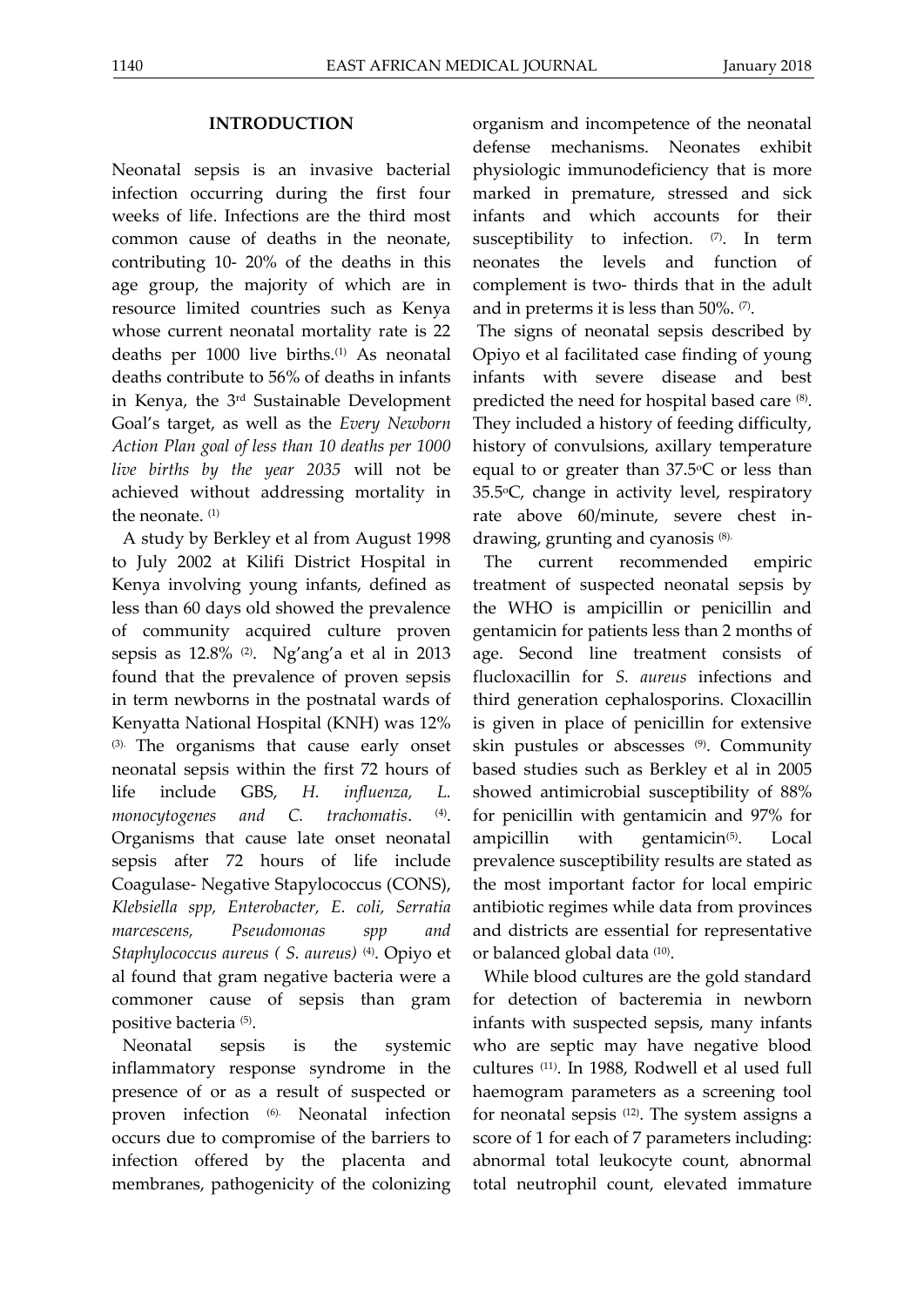polymorphonuclear (PMN) count, elevated immature to total PMN ratio, immature to mature PMN ratio equal to or more than 0.3, platelet counts equal to or less than 150, 000/mm<sup>3</sup> and pronounced degenerative changes in PMN (12). The total score is then interpreted using a standard scoring system to determine the likelihood of neonatal sepsis. With a score equal to or less than 2, the likelihood that sepsis is absent is 99%. The higher the score, the greater the likelihood of sepsis (12). The study concluded that the scoring system improved the diagnostic accuracy of the full haemogram as a screening tool for neonatal sepsis (12) .

Mukhopadhya et al found that neonates born at 34 to 36 weeks had a 2-3 times higher incidence of early onset sepsis as compared to those born at 37 to 40 weeks. (13). There was a steep increase in the risk of GBS in early onset sepsis when rupture of membranes exceeded 18 hours as this provided the opportunity for ascending colonization of placental and fetal tissues.  $^{(13)}$ .

### **MATERIALS AND METHODS**

*Study design:* A descriptive cross- sectional study was carried out.

*Study site:* The Newborn Unit and Paediatric Wards of the Kisii Level 5 Hospital. The Newborn Unit has an average of 140 admissions every month and the paediatric ward which admits infants older than 21 days receives an average of 10 infants per month.

*Study period:* Three-month period between March and May 2014

*Study population:* The study population comprised neonates less than 28 days old admitted to the Kisii Level 5 Newborn Unit and Paediatric wards whether they were born in the hospital or elsewhere.

*Sample size determination:* Was determined using the Fischer test. The sample size was 80. The prevalence was taken from the study by Berkley et al at Kilifi District Hospital in Kenya, in which the prevalence of community acquired culture proven sepsis in neonates and young infants ranged from 10% to 16% (2). Thirteen percent was selected as the median figure and used to calculate the sample size.

*Screening criteria:* All infants aged less than 28 days seen at the hospital were identified. Neonates who met the inclusion criteria were examined for clinical signs of sepsis. The neonates were consecutively enrolled into the study until the sample size required was recruited.

*Inclusion criteria:* Infants aged less than 28 days, born at gestational age of 34 weeks and above who had a birth weight equal to or greater than 1500g and whose mothers gave consent.

*Study procedure:* Neonates admitted were screened and consecutive recruitment was done until the desired sample size was achieved. Demographic, social and economic data was collected from consenting mothers. No inducements were offered. Information given was strictly used for research purposes and entered into a predesigned data collection form.

*Definition of clinical sepsis:* An infant with any of the danger signs of serious bacterial infection according to the Pocket Book of Hospital Care for Children from the World Health Organization  $(9)$ ; history of inability to breastfeed, history of convulsions, lethargy or unconsciousness, respiratory rate more than 60 breaths per minute on two separate counts, grunting, nasal flaring, severe lower chest wall in- drawing, fever  $\ge$  $37.5$ <sup>o</sup>C or hypothermia < $35.5$ <sup>o</sup>C, jaundice involving palms and soles of the feet, ten or more pustules or a big abscess, umbilical redness extending to the periumbilical skin, pus draining from the ears and central cyanosis.

Infants with clinical evidence of sepsis had blood taken for a full blood count with peripheral blood film and culture and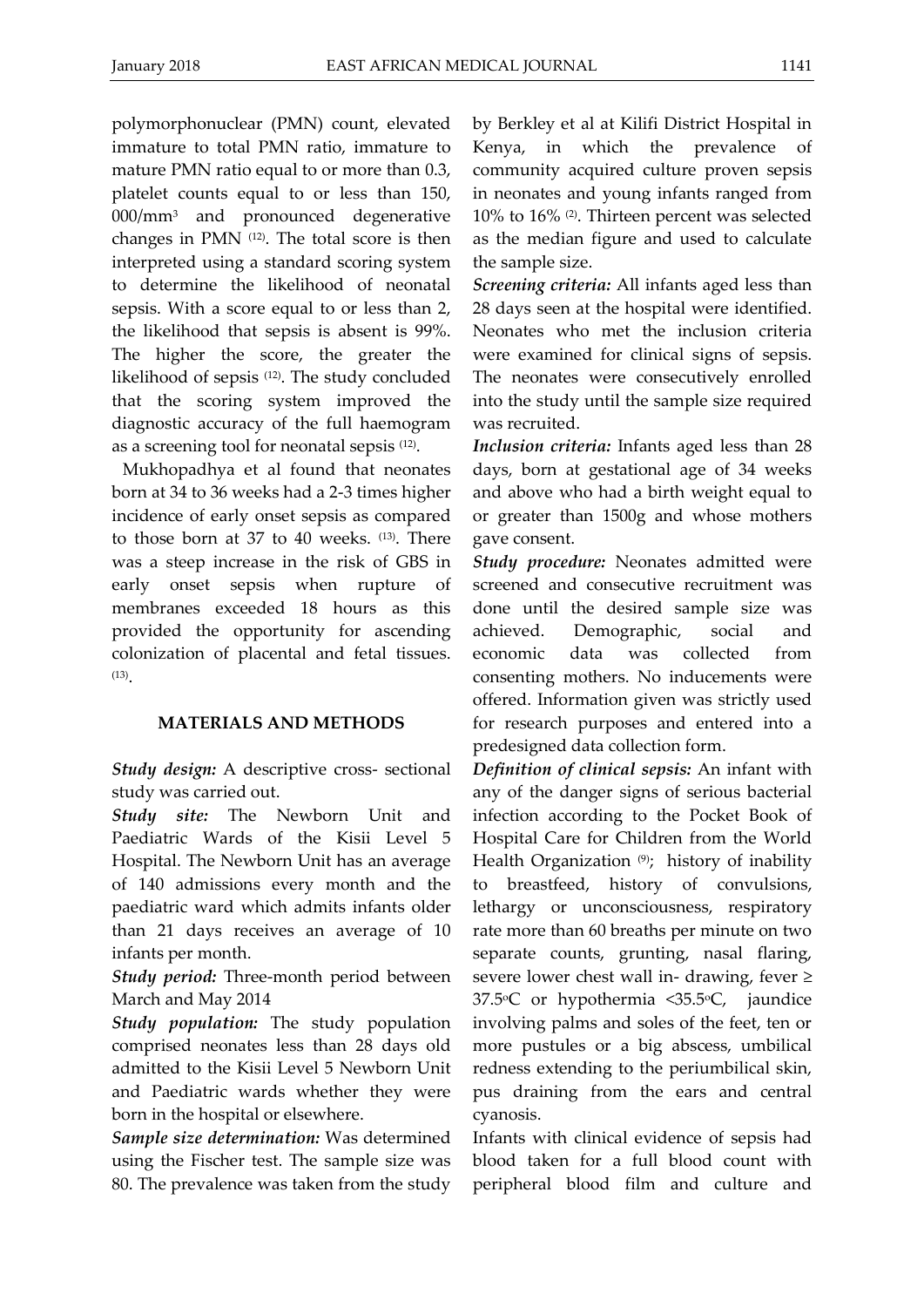sensitivity testing at the Aga Khan Kisumu laboratory annex in Kisii town. The laboratory has RIQUAS (Randox International Quality Assessment Scheme) and HUQAS (Human Quality Assessment Services) for quality control.

*Blood culture processing:* The blood culture method used was manual. Two milliliters of blood obtained by venepuncture before administration of antibiotics were inoculated into a culture bottle containing brain heart infusion broth which was then transported to the laboratory within one hour for incubation. The bottle was incubated at 37<sup>0</sup> and monitored for visible signs of bacterial growth including turbidity above the red cell layer, hemolysis, gas bubbles and clots. If these signs were seen, a subculture was done onto blood agar (for anaerobic incubation for 48 hours), chocolate agar (incubation in carbon dioxide atmosphere for 48 hours) and MacConkey agar incubated aerobically overnight). Positive growth would have proceeded for microorganism identification. If no growth was seen, incubation was prolonged to 5 days.

### **RESULTS**

*Prevalence of clinical neonatal sepsis:* During the period from March to May 2014, a total of 406 neonates were admitted to Kisii Level 5 Hospital. They were all screened for the clinical signs of sepsis and the inclusion criteria. Of the 406 neonates in the study population, a subset of 80 neonates had clinical sepsis and the prevalence of neonatal sepsis was therefore 19.7% (95% CI 15.9- 23.9). All the 80 blood cultures carried out on recruited neonates were negative. The hematological score described by Rodwell was used to draw futher diagnostic inference from the full haemogram samples taken.

*Classification of neonatal sepsis using the hematological scoring system (HSS):* Figure 1 below represents the classification of sepsis among the 80 patients with clinical signs of sepsis based on the HSS. A HSS of less than 2 means that sepsis is unlikely, a score of 3- 4 means that sepsis is possible and a score equal to or greater than 5 means that sepsis is highly likely. Eleven (13.8%, 95% CI 7.1- 23.3) neonates had scores indicating a highly likely sepsis diagnosis, 51 (63.8%, 95% CI 52.2 to 74.2) had scores compatible with a diagnosis of possible sepsis and 18 (22.5%, 95% CI 13.9- 33.2) were unlikely to have sepsis.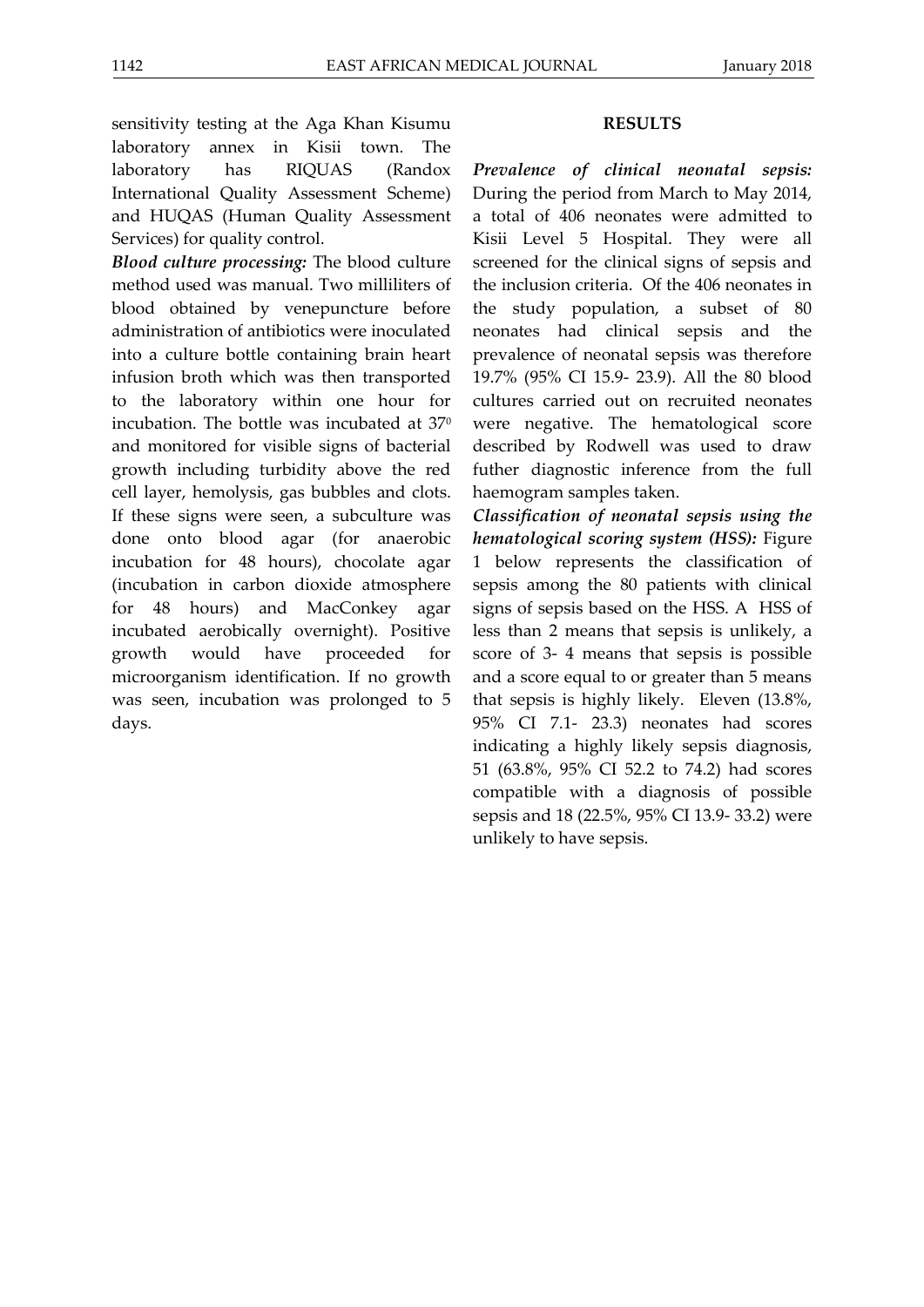

**Figure 1**

*Clinical features of babies admitted with clinical neonatal sepsis:* Table 1 below summarizes the frequency of the clinical features of sepsis among the admitted neonates. The most common clinical features were fever ( $n = 51, 63.8\%$ ), refusal to feed ( $n$  $= 39, 48.8\%)$ , and chest in- drawing (n  $= 24$ , 30%). Fast breathing (respiratory rate > 60 breaths per minute on two separate counts)

was documented in 22 (27.9%) of neonates and skin pustules occurred in 18 (22.5%) neonates. Clinical features rarely seen included: deep jaundice, umbilical redness extending to periumbilical skin, pus draining from ears and marked abdominal distention with each of these features occurring in only a single neonate for each sign.

| <b>CLINICAL FEATURE</b>                             | <b>FREQUENCY</b> | PERCENT (%) |
|-----------------------------------------------------|------------------|-------------|
| Fever/hypothermia                                   | 51               | 63.8        |
| Refusal to breastfeed                               | 39               | 48.8        |
| Chest in-drawing                                    | 24               | 30.0        |
| Abnormal respiratory rate above60/min, below 20/min |                  |             |
| or apnea more than 15 seconds.                      | 22               | 27.9        |
| Skin pustule/abscess                                | 18               | 22.5        |
| Nasal flaring                                       | 10               | 12.5        |
| History of convulsions                              | 8                | 10.0        |
| Grunting                                            | 8                | 10.0        |
| Drowsy/lethargic                                    | 7                | 8.8         |
| Others*                                             | 4                | 5.0         |

**Table 1** *Clinical features of neonates admitted with clinical neonatal sepsis*

\* Includes one case each for; deep jaundice involving palms and soles of the feet, Umbilical redness extending to the periumbilical skin or the umbilicus draining pus, pus draining from ear(s) and marked abdominal distention

*Association between neonatal sepsis and maternal characteristics:* Table 2 shows the association between maternal factors and neonatal sepsis. Among maternal characteristics, the factor that was significantly associated with neonatal sepsis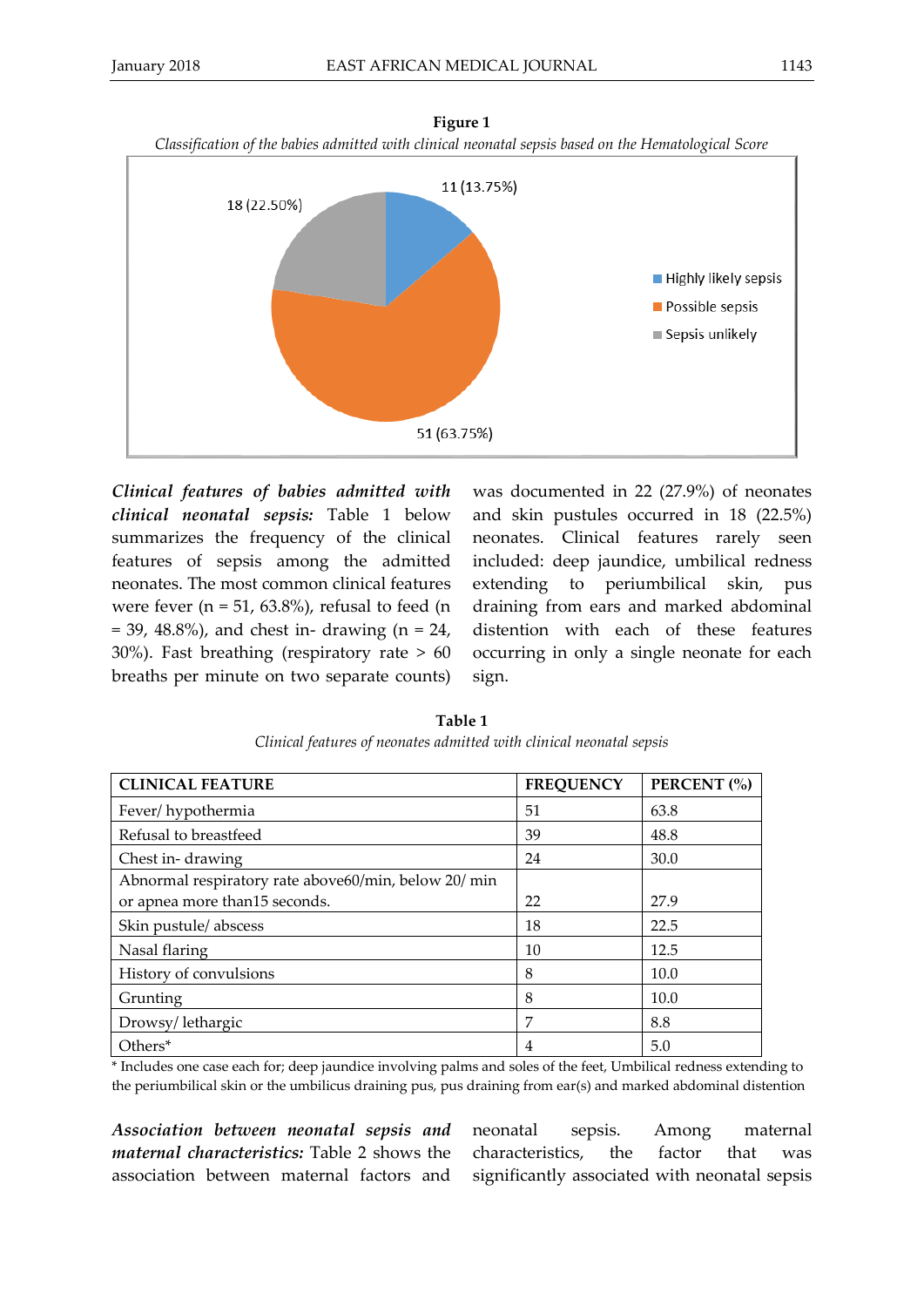was dysuria, which was reported in 45 of the mothers. Neonates who were classified as highly likely to have sepsis according to the HSS were 8.2 times more likely to have a

mother who reported a history of dysuria than a neonate who was classified as unlikely to have sepsis. (p= 0.018).

| <b>CHARACTERISTIC</b>      | <b>UNLIKE</b> | <b>POSSIB</b> | <b>HIGHLY</b> | <b>UNLIKEL</b> | <b>OR</b>       | <b>UNLIKEL</b> | <b>OR</b>        |
|----------------------------|---------------|---------------|---------------|----------------|-----------------|----------------|------------------|
|                            | LY-           | $\mathbf{LE}$ | LIKELY-       | Y VS           | (CI)            | <b>YVS</b>     | (CI)             |
|                            | <b>SEPSIS</b> | <b>SEPSIS</b> | <b>SEPSIS</b> | <b>POSSIBL</b> |                 | <b>HIGHLY</b>  |                  |
|                            | $(N = 18)$    | $(N = 51)$    | $(N = 11)$    | E P            |                 | <b>LIKELY</b>  |                  |
|                            |               |               |               | <b>VALUE</b>   |                 | P VALUE        |                  |
| Maternal age               |               |               |               |                |                 |                |                  |
| 16-19 years                | 2(11.1)       | 3(5.9)        | 1(9.1)        | NA             | $1.0\,$         | NA             | $1.0\,$          |
|                            |               |               |               |                | 0.2             |                | 1.4              |
| $20-24$ years              | 10(55.6)      | 30(58.8)      | 7(63.6)       | $0.598*$       | $(0.1-19.9)$    | $1.000*$       | $(0.1 - 94.2)$   |
|                            |               |               |               |                | 2.0             |                | $1.0\,$          |
| 25-29 years                | 6(33.3)       | 18(35.3)      | 3(27.3)       | $0.597*$       | $(0.1 - 21.8)$  | $1.000*$       | $(0.04 - 78.4)$  |
| 30-35 years                | 0(0.0)        | 5(9.8)        | 2(18.2)       | $0.444*$       | NA              | $0.400*$       | $\rm NA$         |
|                            |               |               |               |                | 2.7             |                | 8.2              |
| Dysuria                    | 1(5.6)        | 7(13.7)       | 5(45.5)       | $0.670*$       | $(0.3-128.9)$   | $0.018*$       | $(0.7-407.9)$    |
|                            |               |               |               |                | 0.7             |                | 1.7              |
| Recent febrile illness     | 1(5.6)        | 2(3.9)        | 1(9.1)        | $1.000*$       | $(0.03 - 43.3)$ | $1.000*$       | $(0.02 - 141.2)$ |
| Maternal marital status    |               |               |               |                |                 |                |                  |
|                            |               |               |               |                | 1.5             |                |                  |
| Married                    | 16(88.9)      | 47(92.2)      | 11(100.0)     | $0.647*$       | $(0.1-11.3)$    | $0.512*$       | NA               |
| Highest level of education |               |               |               |                |                 |                |                  |
| Primary                    | 2(11.1)       | 1(2.0)        | 0(0.0)        | NA             | $1.0\,$         | NA             | <b>NA</b>        |
|                            |               |               |               |                | 7.6             |                |                  |
| Secondary                  | 9(50.0)       | 34(66.7)      | 11(100.0)     | $0.138*$       | $(0.3 - 458)$   | $0.476*$       | $\rm NA$         |
|                            |               |               |               |                | 4.6             |                |                  |
| Tertiary                   | 7(38.9)       | 16(31.4)      | 0(0.0)        | $0.268*$       | $(0.2 - 286)$   | NA             | <b>NA</b>        |
| Maternal occupation        |               |               |               |                |                 |                |                  |
| Formal employment          | 4(22.2)       | 6(12.0)       | 0(0.0)        | NA             | $1.0\,$         | NA             | NA               |
|                            |               |               |               |                | 1.2             |                |                  |
| Self employed              | 4(22.2)       | 7(14.0)       | 2(18.2)       | $1.000*$       | $(0.1-9.5)$     | $0.467*$       | 1.0              |
|                            |               |               |               |                | 2.0             |                |                  |
| Subsistence farmer         | 4(22.2)       | 12(24.0)      | 0(0.0)        | $0.664*$       | $(0.3-14.9)$    | NA             | NA               |
|                            |               |               |               |                | 2.8             |                | $\mathfrak{Z}$   |
| Housewife                  | 6(33.3)       | 25(50.0)      | 9(81.8)       | $0.222*$       | $(0.4 - 16.5)$  | $0.087*$       | $(0.3-41.1)$     |
| <b>Water source</b>        |               |               |               |                |                 |                |                  |
| Treated tap water          | 6(33.3)       | 23(45.1)      | 9(81.8)       | NA             | $1.0\,$         | NA             | $1.0\,$          |
|                            |               |               |               |                | $0.7\,$         |                | 0.1              |
| Well                       | 7(38.9)       | 19(37.3)      | 1(9.1)        | 0.087          | $(0.3-3)$       | $0.074*$       | $(0.001 - 1.2)$  |
|                            |               |               |               |                | 0.5             |                | 0.1              |
| River                      | 5(27.8)       | 9(17.6)       | 1(9.1)        | 0.290          | $(0.1 - 2.5)$   | $0.149*$       | $(0.003 - 1.8)$  |

| Table 2                                                                        |  |
|--------------------------------------------------------------------------------|--|
| والمقسط ووسوال الويستين والمستواد والمستول المستوين بسويسا والمستواد والمستوجب |  |

\* Fischer exact test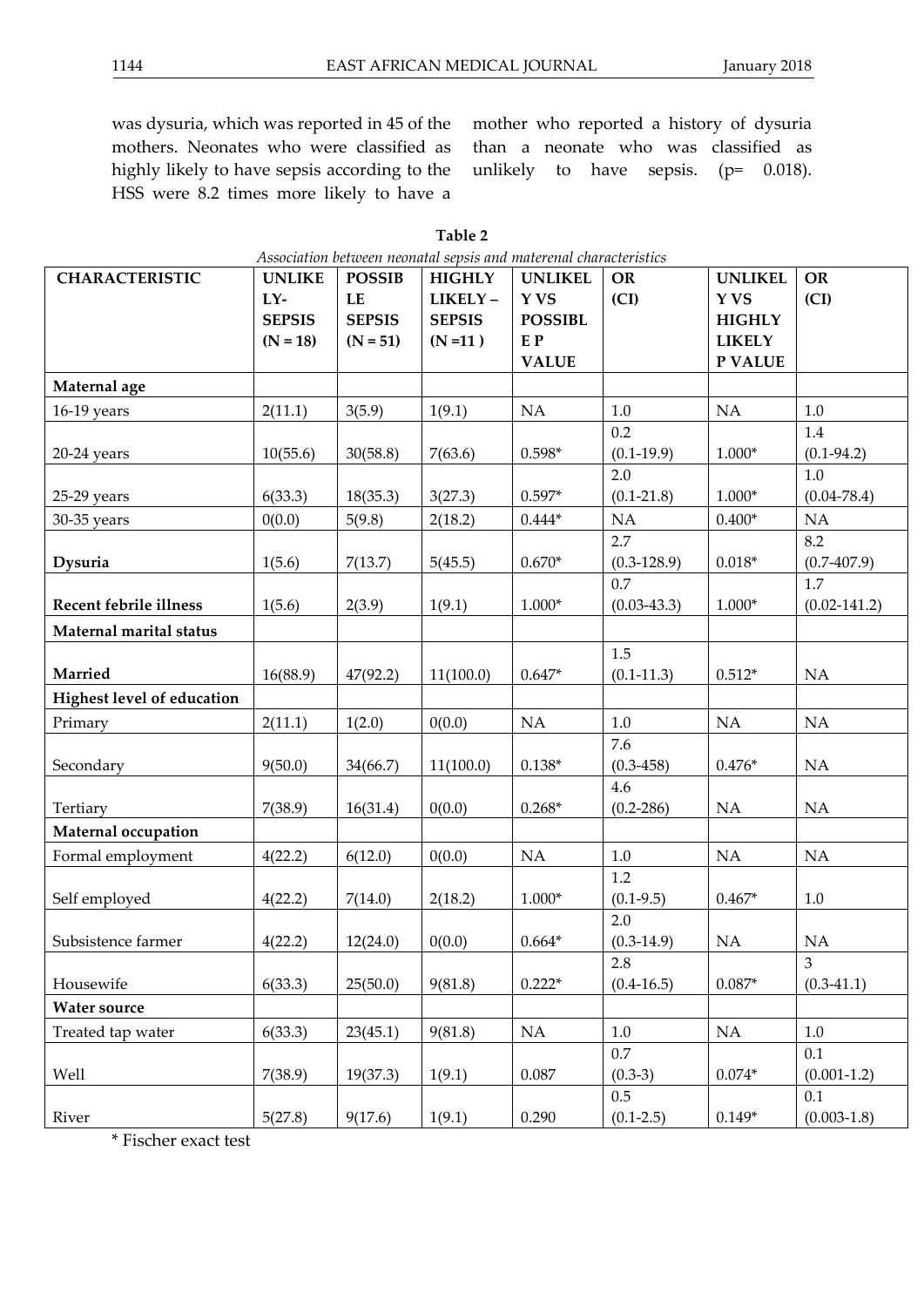#### **DISCUSSION**

The study revealed that the prevalence of clinical neonatal sepsis at Kisii Level 5 Hospital was 19.7%. After application of the hematological scoring system, it was found that 13.8% of neonates were highly likely to have sepsis. In the study by Berkley et al done from 1998 to the year 2002 at Kilifi in Kenya the prevalence of community acquired culture proven sepsis was 12.8% (2). The commonest clinical features of neonatal sepsis were fever or hypothermia, refusal to breastfeed, chest wall in- drawing and fast breathing (respiratory rate above 60 breaths/ minute). According to Opiyo et al, refusal to breastfeed and fast breathing were among some of the clinical features most valuable in estimation of risk of severe illness in neonates (5).

In the study by Onyedibe et al, neonates born at home had the highest percentage of culture proven sepsis (14). Even though there was no significant association in this study between place of delivery and sepsis, this lack of association may have been due to the small sample size. It was found that 95% of mothers delivered in a hospital. Other studies found that a significant number of neonates born in health facilities developed sepsis (6, 15). This was because most mothers labored for prolonged periods at home and presented to hospital late and because the hospital environment is likely to have a larger concentration of infective microorganisms. In this study 96.3% of the mothers had durations of membrane rupture that were less than 18 hours by the time they arrived in hospital, indicating a need to improve standards of care and infection prevention control during and after delivery.

 The blood cultures undertaken in this study were all negative. The positivity of blood cultures in the study by Berkley et al was 12.8% (2). Blood cultures are not free from error and can be falsely sterile as has been demonstrated in some postmortem cultures (11). The possible reasons for the low yield of blood cultures include insufficient sample volumes and intermittent or low density bacteremia (11). One milliliter of blood should be the minimum when pediatric culture bottles are used for detection of low level bacteremia of 4 CFU/ml and less. Blood cultures obtained in adequate volumes are twice as likely to give a positive result. The standard blood volume inoculated into the culture media in the study was at least 2ml. The lower limit recommended for paediatric bottles is 1ml (16). The culture bottles available for the study were standard bottles, not particularly paediatric. There are a number of factors that could have contributed to the negative findings in the study. The bactericidal activity of blood that is innate immunity (complement, phagocytic white blood cells, and lysozyme) can reduce the viability of organisms (16). Liquid cultures dilute bactericidal activity. The volumes for media used in paediatric bottles should be 20- 40 ml. The blood should be 10- 20% of the total medium volume (16). As the culture bottles used were not paediatric culture bottles, the blood to broth ratio was not strictly adhered to. Different blood culture technologies are available. Manual systems involve incubation of liquid culture media with frequent inspection and microscopy with blind plating onto solid medium culture to see if any growth had occurred. Modern closed computer based systems assess changes in carbon dioxide every 10- 15 minutes as an indicator of bacterial growth (16). It has been found that 25% of infants with sepsis have low colony count bacteremia and two- thirds of those younger than two months of age have counts less than 10  $CFU/ml$  (17). This could have contributed to nil bacterial recovery at culture of the blood from these young infants.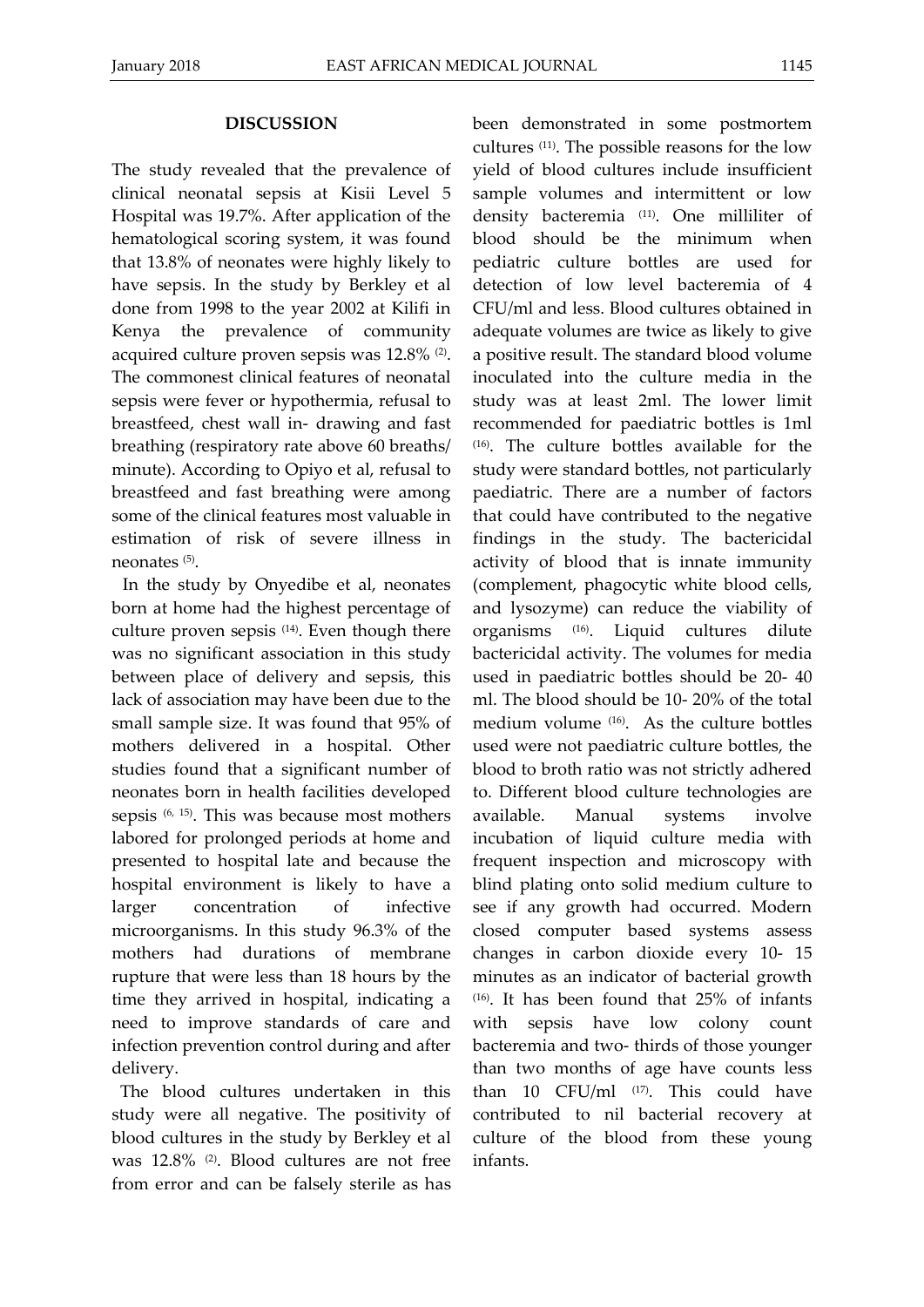Even though blood cultures are more sensitive (82%) and specific (96%) indicators of presence of potentially fatal bacterial infection, negative cultures can occur in the presence of significant bacterial illness (18). In a study by Seale et al, 17 % of neonates with fatal illness associated with bacterial infection had negative pre- mortem blood cultures (18) .

Even though blood cultures give a definitive diagnosis, they are time consuming with a turnaround time of 48- 72 hours, are low yielding (from 8- 73%) and the test's reliability depends on the laboratory it was conducted in  $(19)$ . A study carried out by Makkar et al evaluated the performance of the Hematological Scoring System (HSS) of Rodwell et al 1988 for the purpose of early detection of sepsis in high risk infants and to improve the diagnostic accuracy of full haemogram as a screen test (19). It was found that 83.3% of patients with culture proven sepsis had haematological scores above five, which shows that the HSS has a good correlation with culture positive sepsis (19) .

The HSS has the advantage of being applicable to neonates even when receiving antibiotic therapy and being the single test that is easily available in most hospitals (20) . There was a significant association between dysuria and sepsis (neonates highly likely to have sepsis were 8.2 times more likely to have a mother who reported a history of dysuria than a neonate who was classified as unlikely to have sepsis,  $p= 0.018$ ). A follow up study should be done with a larger sample size, utilizing the more sensitive automated method of detecting bacterial growth so that microbial and sensitivity patterns can be appreciated.

# **CONCLUSION**

The prevalence of sepsis among neonates admitted to Kisii Level 5 Hospital was 19.7% and neonates with sepsis were more likely to have been born to mothers with dysuria.

# **ACKNOWLEDGEMENTS**

The study was supported by a grant from the United States National Institute of Health (R24TW008907) to the Linked: Strengthening Maternal, Newborn and Child Health (MNCH) Research Training in Kenya. The content is the responsibility of the authors and does not necessarily represent the official views of the United States National Institutes of Health.

### **REFERENCES**

- 1. Kenya National Bureau of Statistics, Ministry of Health, National AIDS Control Council, Kenya Medical Research Institute, National Council for Population and Development, the DHS Program, ICF International. Kenya Demographic and Health Survey 2014. Calverton Maryland: KNBS and ICF Marco. P 111 and 114-115.
- 2. Berkley JA, Lowe BS, Mwangi I, William T, Bauni E, Mwarumba S et al. *Bacteremia among children admitted to a rural hospital in Kenya.* New England Journal of Medicine. 2005; 352  $(1): 39-47.$
- 3. Ng'ang'a E. W. *Prevalence of early onset sepsis among term newborns in postnatal wards of KNH.* [ Dissertation]. University of Nairobi 2013.
- 4. Dear P. *Infection in the newborn*. In Roberton's Textbook of Neonatology. Edited by Rennie J.M. Elsevier Churchill Livingstone. 4<sup>th</sup> edition. Copyright 2005. P 1011-1042.
- 5. Opiyo N and English. *Young infant sepsis; aetiology, antibiotic susceptibility and clinical signs.* Trans R Soc of Trop Med and Hyg. 2007; 101(10-4): 959- 966.
- 6. Woldu MA, Guta MB, Lenjisa JL, Tegegne GT, Tesafye G and Dinsa H. *Assessment of the incidence of neonatal sepsis, its risk factors, antimicrobial use and clinical outcomes in Bishoftu General Hospital neonatal intensive care unit, Debrezeit, Ethiopia.* Pediatrics and Therapeutics. 2014, 4: 4.